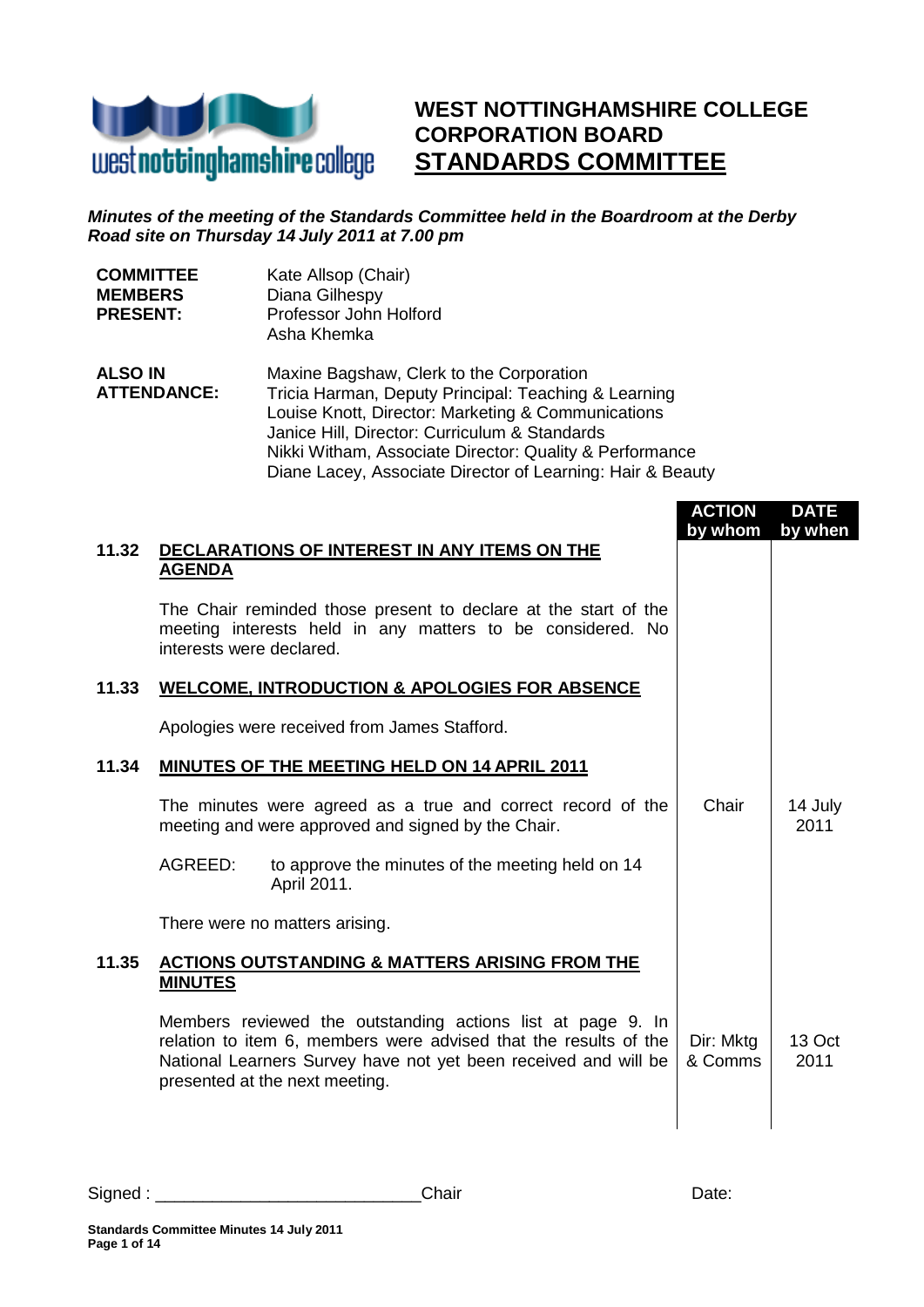|       |                                                                                                                                                                                                                                                                                                                                                                                                                                                                                                                                                                                                                                                                                                                                                                                                                                                            | <b>ACTION</b><br>by whom | <b>DATE</b><br>by when |
|-------|------------------------------------------------------------------------------------------------------------------------------------------------------------------------------------------------------------------------------------------------------------------------------------------------------------------------------------------------------------------------------------------------------------------------------------------------------------------------------------------------------------------------------------------------------------------------------------------------------------------------------------------------------------------------------------------------------------------------------------------------------------------------------------------------------------------------------------------------------------|--------------------------|------------------------|
| 11.36 | <b>DEPUTY PRINCIPAL'S REPORT</b>                                                                                                                                                                                                                                                                                                                                                                                                                                                                                                                                                                                                                                                                                                                                                                                                                           |                          |                        |
|       | The Deputy Principal introduced her detailed report and drew<br>members' attention to the following:                                                                                                                                                                                                                                                                                                                                                                                                                                                                                                                                                                                                                                                                                                                                                       |                          |                        |
|       | a) University of Derby Collaborative Provision Audit - an audit<br>was carried out in May 2011. The meeting with the QAA<br>reviewers was very positive and showed the College's HE<br>provision in a very positive light. The audit is of the University's<br>framework for collaboration and not an audit of the partner<br>organisations.                                                                                                                                                                                                                                                                                                                                                                                                                                                                                                               |                          |                        |
|       | b) Leeds Metropolitan University Collaborative Provision Audit -<br>confidential explanation was given that informal feedback so far<br>suggests a limited confidence finding, although full details of<br>this are not known at this time.                                                                                                                                                                                                                                                                                                                                                                                                                                                                                                                                                                                                                |                          |                        |
|       | c) League for Excellence and Innovation – the LfEI was formed by<br>West Nottinghamshire College with four partner colleges. To<br>date 169 (53 WNC) curriculum and business support staff from<br>across the five colleges have accessed joint events. Following<br>the events staff are encouraged to disseminate their findings<br>with their teams or with cross College joint events, such as the<br>Curriculum Managers' Forum or the Safeguarding Steering<br>Group. The sharing practice events have provided the<br>delegates with an opportunity to visit other Beacon colleges and<br>enabled them to capture effective ideas and initiatives that can<br>be adapted within the College.                                                                                                                                                        |                          |                        |
|       | d) Functional Skills Inclusion and Success Rate Data - in 2010/11<br>functional skills will be excluded from the success rate data but<br>included from 2011/12 onwards.                                                                                                                                                                                                                                                                                                                                                                                                                                                                                                                                                                                                                                                                                   |                          |                        |
|       | e) Market Intelligence Exchange Service (MIDES) - MIDES is the<br>market intelligence data exchange service, recently developed<br>by RCU Research & Consultancy in partnership with the AoC.<br>The reports provide a summary of the learner responsive<br>outputs in year. Two learner responsive tools have been<br>developed enabling comparison of retention and curriculum<br>profile. 175 colleges (75%) have provided ILRs to RCU,<br>therefore, although not comprehensive, the service provides a<br>sound basis for comparison. The reports enable the College to<br>compare retention at a set point in the year with other colleges'<br>databases. The advantage is that this provides an in year<br>retention comparison rather than an end of year data summary<br>which is not available until well after the end of the academic<br>year. |                          |                        |
|       |                                                                                                                                                                                                                                                                                                                                                                                                                                                                                                                                                                                                                                                                                                                                                                                                                                                            |                          |                        |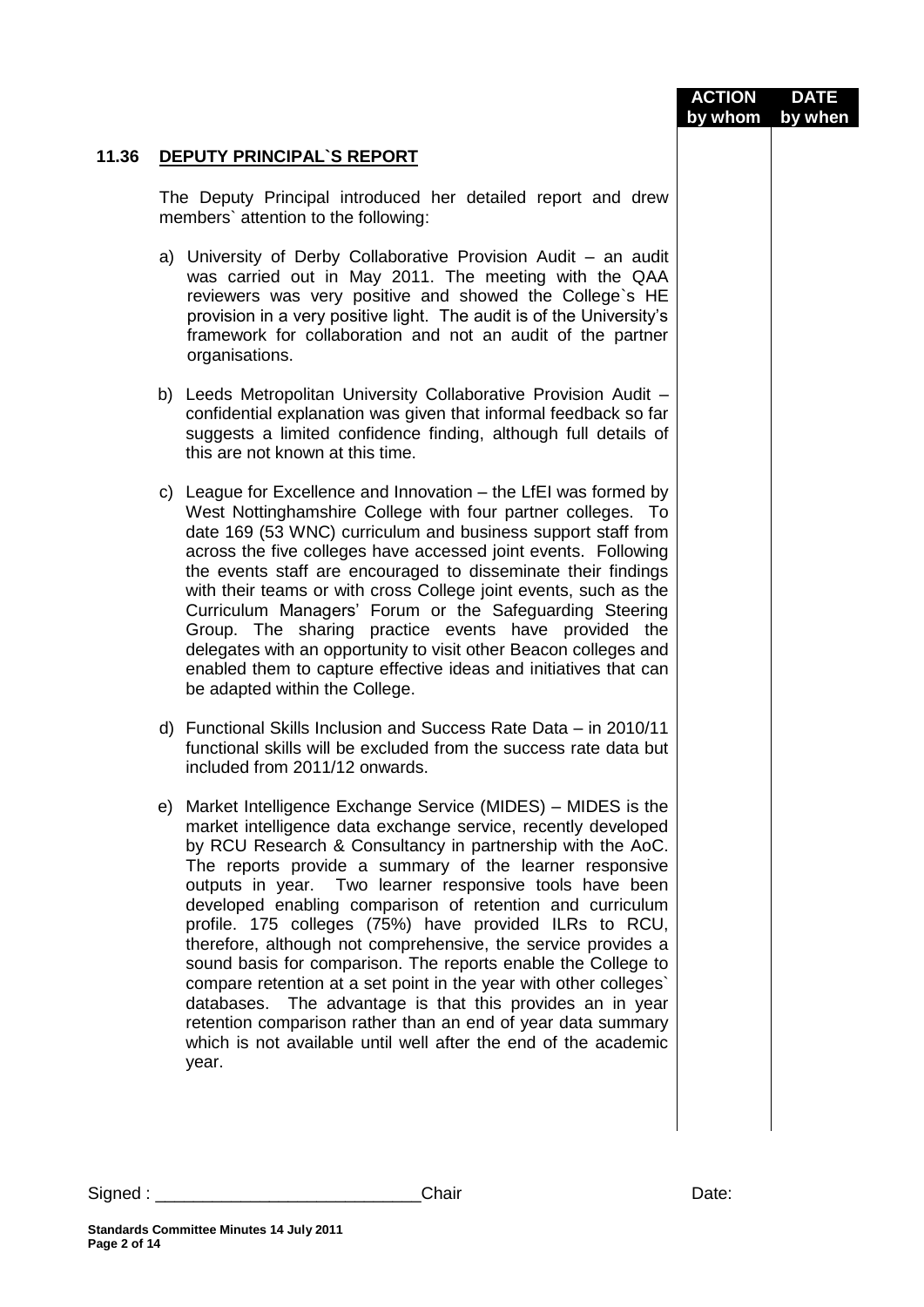|       | f)<br>Competitions – of particular note are:                                                                                                                                                                                                                                                                                                                                                                                                                                                                                                                                                                                                                                                                                                                                                                                                                                                                                                                                                                                                                                                                                                                                                                                                                                                                                                                                                                                                                                                                                                                                              | <b>ACTION</b><br>by whom | <b>DATE</b><br>by when |
|-------|-------------------------------------------------------------------------------------------------------------------------------------------------------------------------------------------------------------------------------------------------------------------------------------------------------------------------------------------------------------------------------------------------------------------------------------------------------------------------------------------------------------------------------------------------------------------------------------------------------------------------------------------------------------------------------------------------------------------------------------------------------------------------------------------------------------------------------------------------------------------------------------------------------------------------------------------------------------------------------------------------------------------------------------------------------------------------------------------------------------------------------------------------------------------------------------------------------------------------------------------------------------------------------------------------------------------------------------------------------------------------------------------------------------------------------------------------------------------------------------------------------------------------------------------------------------------------------------------|--------------------------|------------------------|
|       | The Skillbuild competition for Construction students hosted<br>at Station Park. James Evans was placed first in the<br>Painting & Decorating section and will go on to the UK<br>National Finals in September 2011 at Leeds College of<br>Building.<br>• Hairdressing student Jurgita Belskeiene achieved first place<br>in the regional heat of the UK Skills Competition.<br>• Su Ket Wong, Foundation Degree Communications and<br>Network Technologies student achieved first place in the<br>regional World Skills UK Microsoft IT Technician<br>Competition. He will compete in the final in Scotland on 13<br>June 2011. It was noted that he scored 93% in the<br>competition and is currently waiting to hear whether he has<br>qualified for the national squad.                                                                                                                                                                                                                                                                                                                                                                                                                                                                                                                                                                                                                                                                                                                                                                                                                |                          |                        |
|       | AGREED: to note the update provided.                                                                                                                                                                                                                                                                                                                                                                                                                                                                                                                                                                                                                                                                                                                                                                                                                                                                                                                                                                                                                                                                                                                                                                                                                                                                                                                                                                                                                                                                                                                                                      |                          |                        |
| 11.37 | IN YEAR RETENTION AND ANALYSIS OF STUDENT<br><b>WITHDRAWALS</b>                                                                                                                                                                                                                                                                                                                                                                                                                                                                                                                                                                                                                                                                                                                                                                                                                                                                                                                                                                                                                                                                                                                                                                                                                                                                                                                                                                                                                                                                                                                           |                          |                        |
|       | The Director of Curriculum & Standards introduced her report and<br>drew the following to members' attention:                                                                                                                                                                                                                                                                                                                                                                                                                                                                                                                                                                                                                                                                                                                                                                                                                                                                                                                                                                                                                                                                                                                                                                                                                                                                                                                                                                                                                                                                             |                          |                        |
|       | The data presented shows withdrawals against the number of<br>٠<br>enrolments and not the number of students.<br>At the point of withdrawal from a programme of learning,<br>information is collected relating to the reason for withdrawal of<br>students.<br>As many students are enrolled on to multiple qualification aims,<br>٠<br>one student withdrawing from a programme may result in<br>multiple withdrawals in terms of the data. This year has seen a<br>significant increase in enrolments due to the requirement of<br>foundation learning in 2010/11.<br>The overall College percentage of withdrawals against<br>٠<br>enrolments has decreased by 4% to 7%. Some tutors have<br>been unable to contact learners to ascertain the reason for their<br>withdrawal. A high category of withdrawals is that described as<br>'other personal reasons and dropped out' with many learners<br>being unwilling to disclose the reason or have it recorded.<br>The percentage of withdrawals has decreased in all Schools of<br>$\bullet$<br>Learning with significant decreases in Academic Studies and<br>Computer Science, Access and Inclusion and Creative Arts. It<br>was believed that the College has managed to tackle some of<br>the problem areas and has closed retention gaps seen in<br>previous years.<br>Comparisons with the same period last year show favourable<br>$\bullet$<br>decreases in the number of withdrawals in all age groups.<br>The percentage of withdrawals between male and females is<br>very similar with females being 1% lower than males. |                          |                        |
|       | Chair<br>Signed : _________________________________                                                                                                                                                                                                                                                                                                                                                                                                                                                                                                                                                                                                                                                                                                                                                                                                                                                                                                                                                                                                                                                                                                                                                                                                                                                                                                                                                                                                                                                                                                                                       | Date:                    |                        |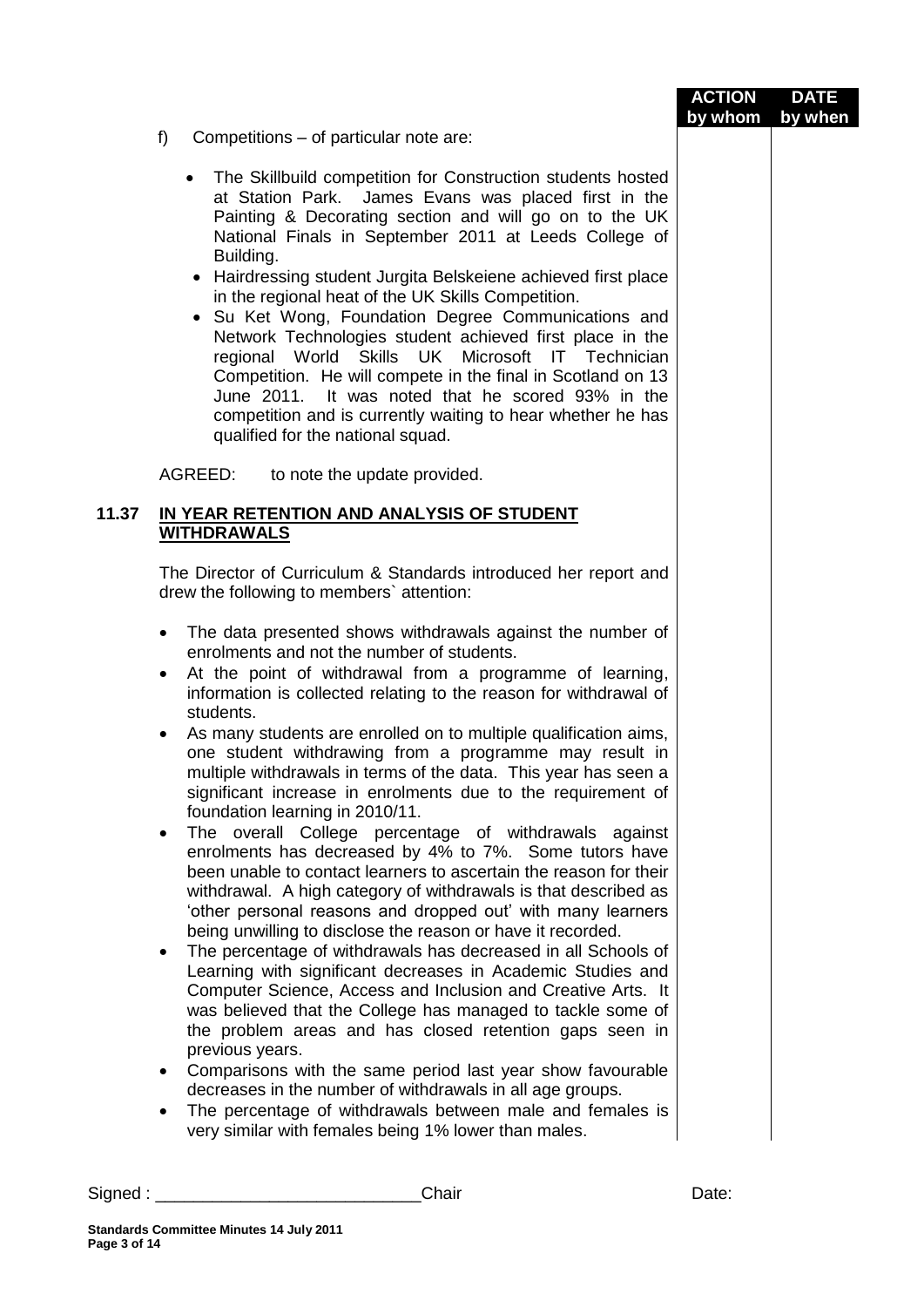|         |                                                                                                                                                                                                                                                                                                                                                                                                                                                                                                                                                                                                                                                                                                                                                                                                                                                                                                               | <b>ACTION</b><br>by whom | <b>DATE</b><br>by when |
|---------|---------------------------------------------------------------------------------------------------------------------------------------------------------------------------------------------------------------------------------------------------------------------------------------------------------------------------------------------------------------------------------------------------------------------------------------------------------------------------------------------------------------------------------------------------------------------------------------------------------------------------------------------------------------------------------------------------------------------------------------------------------------------------------------------------------------------------------------------------------------------------------------------------------------|--------------------------|------------------------|
|         | There is only 1% difference in the percentage of learners who<br>$\bullet$<br>are White British (7%), and those of other ethnicity (6%) with<br>both groups reflecting a 4% decrease.                                                                                                                                                                                                                                                                                                                                                                                                                                                                                                                                                                                                                                                                                                                         |                          |                        |
|         | The percentage of withdrawals for learners with a disability or<br>$\bullet$<br>learning difficulty and those without has levelled at 7%.                                                                                                                                                                                                                                                                                                                                                                                                                                                                                                                                                                                                                                                                                                                                                                     |                          |                        |
|         | All levels of programmes show a decrease in the percentage of<br>٠<br>withdrawals with a significant reduction of 17% in HE provision<br>and no withdrawals at level 5.                                                                                                                                                                                                                                                                                                                                                                                                                                                                                                                                                                                                                                                                                                                                       |                          |                        |
|         | Four Schools of Learning are currently at or above the<br>$\bullet$<br>College's target retention rate of 92%.                                                                                                                                                                                                                                                                                                                                                                                                                                                                                                                                                                                                                                                                                                                                                                                                |                          |                        |
|         | Retention in Construction and Building Services has risen by<br>$\bullet$<br>7%, Hair, Beauty & Complementary Therapies by 5% and<br>Academic Studies and Computer Science and Access and<br>Inclusion each by 2%.                                                                                                                                                                                                                                                                                                                                                                                                                                                                                                                                                                                                                                                                                            |                          |                        |
|         | Four schools have remained static, although Hospitality,<br>٠<br>Sports, Leisure and Travel Studies is 3% lower than 2010 and<br>7% below the College's target in 2011.                                                                                                                                                                                                                                                                                                                                                                                                                                                                                                                                                                                                                                                                                                                                       |                          |                        |
|         | The College's overall in year retention is 90%, which is 1%<br>$\bullet$<br>higher than June 2010.                                                                                                                                                                                                                                                                                                                                                                                                                                                                                                                                                                                                                                                                                                                                                                                                            |                          |                        |
|         | The gap in retention of 2% between male and female in<br>2009/10 has levelled to 90% for each gender.                                                                                                                                                                                                                                                                                                                                                                                                                                                                                                                                                                                                                                                                                                                                                                                                         |                          |                        |
|         | In June 2010 retention of learners with no learning disabilities<br>$\bullet$<br>or difficulty was 1% higher than those with LDD. This trend has<br>been reversed, with retention of learners declaring LDD being<br>2% higher in June 2011.                                                                                                                                                                                                                                                                                                                                                                                                                                                                                                                                                                                                                                                                  |                          |                        |
|         | Retention of 19+ learners was 4% higher than 16-18 learners in<br>٠<br>June 2010 narrowing to 3% in June 2011.                                                                                                                                                                                                                                                                                                                                                                                                                                                                                                                                                                                                                                                                                                                                                                                                |                          |                        |
|         | Members reviewed the detailed data and questioned whether there<br>was any particular reasons for the problems, which seem to be<br>apparent in hospitality, sports and leisure. Members were advised<br>that it is felt that there has been an element of 'overselling' of the<br>course and its content and that this has been addressed for the<br>new academic year. It was acknowledged by all that withdrawals<br>and retention is a critical performance measure and that since<br>inspection there has been a downward trend in success rates. All<br>agreed that the College cannot take these problems lightly and<br>there is a need to improve performance. Members were assured<br>that the College is now undertaking much more significant follow<br>up on withdrawn learners so that they can properly assess the<br>reasons for withdrawal and action any provision concerns<br>highlighted. |                          |                        |
|         | AGREED:<br>to note the update in relation to In Year Retention<br>and the Analysis of Student Withdrawals.                                                                                                                                                                                                                                                                                                                                                                                                                                                                                                                                                                                                                                                                                                                                                                                                    |                          |                        |
| 11.38   | <b>LEARNER VOICE STRATEGY - 3<sup>RD</sup> TERM RESULTS &amp;</b><br><b>COMPLAINTS ANALYSIS</b>                                                                                                                                                                                                                                                                                                                                                                                                                                                                                                                                                                                                                                                                                                                                                                                                               |                          |                        |
|         | The Director: Marketing & Communications introduced her report<br>and confirmed that, at this time, she is able to provide a full year                                                                                                                                                                                                                                                                                                                                                                                                                                                                                                                                                                                                                                                                                                                                                                        |                          |                        |
| Signed: | Chair                                                                                                                                                                                                                                                                                                                                                                                                                                                                                                                                                                                                                                                                                                                                                                                                                                                                                                         | Date:                    |                        |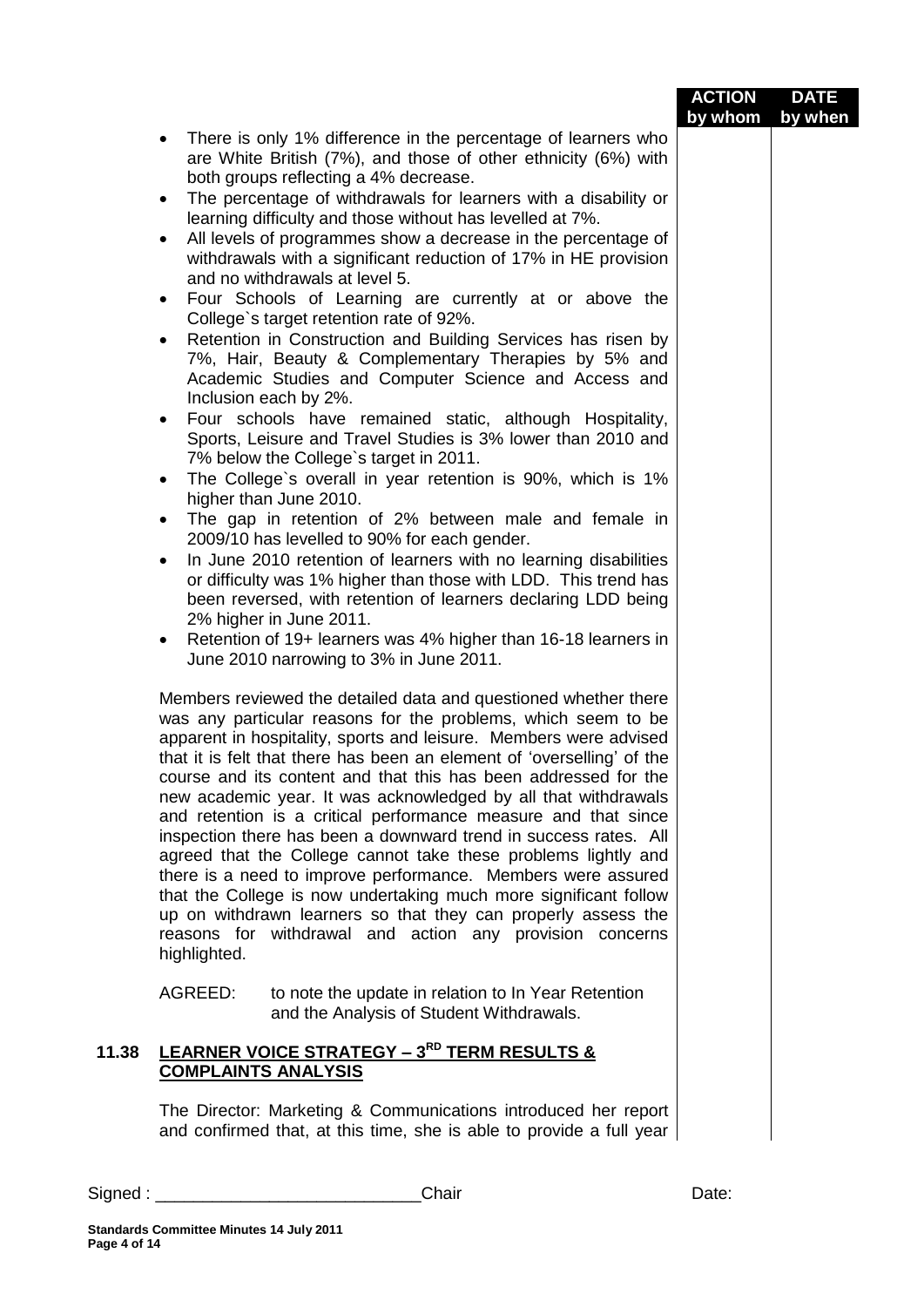| report for complaints. In terms of general patterns, she indicated<br>that there were more adult complaints than those received from 16-<br>18 year olds and that, generally, there is an even split between<br>male and female. Of particular note this year, were complaints<br>following unsuccessful applications to come to the College. Also<br>the College has seen an increased number of complaints regarding<br>student behaviour. The following information was brought to<br>Members attention:<br>A total of 51 formal complaints have been received throughout                                                                                                                                                                                                                                                                                                                                                                                                                                                                                                                                                                                                                                                                                                                                                                                                                                                                                                                                                                                                                                                                                                                                                                                                                                                                                                                                                                                                                                                                                                                                                                                                                                                                                                                                      | <b>ACTION</b><br>by whom | <b>DATE</b><br>by when |
|-------------------------------------------------------------------------------------------------------------------------------------------------------------------------------------------------------------------------------------------------------------------------------------------------------------------------------------------------------------------------------------------------------------------------------------------------------------------------------------------------------------------------------------------------------------------------------------------------------------------------------------------------------------------------------------------------------------------------------------------------------------------------------------------------------------------------------------------------------------------------------------------------------------------------------------------------------------------------------------------------------------------------------------------------------------------------------------------------------------------------------------------------------------------------------------------------------------------------------------------------------------------------------------------------------------------------------------------------------------------------------------------------------------------------------------------------------------------------------------------------------------------------------------------------------------------------------------------------------------------------------------------------------------------------------------------------------------------------------------------------------------------------------------------------------------------------------------------------------------------------------------------------------------------------------------------------------------------------------------------------------------------------------------------------------------------------------------------------------------------------------------------------------------------------------------------------------------------------------------------------------------------------------------------------------------------|--------------------------|------------------------|
| the year, which should be compared to 67 in 2009/10.<br>Reasons for complaints are varied but, on the whole, relate to<br>$\bullet$<br>factors outside of teaching and learning.<br>A range of focus group activities have been held throughout the<br>٠<br>year, key themes to come out and emerge from these meetings<br>are:<br>a) Communication – work will be undertaken to improve<br>communication with students for next year, this will include<br>looking at specific information given to students to enable<br>internal progression. It was acknowledged by all that this<br>was a two way street and there had to be processes in<br>place to enable students to meet staff half way.<br>b) EMA – many students have been concerned about the<br>impact of the removal of EMA. 455 students signed a<br>petition that was passed to the local MP.<br>College buses – a number of issues were raised throughout<br>C)<br>the year that will be picked up as and when required. The<br>bus contract is currently out for tender and the College will<br>ensure that the successful company is aware of<br>expectations and has the capacity to meet them.<br>d) The lack of social and dining space - this has been raised<br>as an issue by students primarily based at smaller sites.<br>The specific issues about food choice and prices have been<br>picked up throughout the year. The allocation of social<br>space will be considered as part of the College's<br>accommodation strategy. Members were advised that at<br>Derby Road, the College will be looking to relocate the<br>Students' Union so that they have more than just a corner<br>in West One, this should free up a little more social and<br>dining space at Derby Road.<br>The Students' Union have engaged in a number of activities<br>throughout the year, culminating in a staff Oscars ceremony<br>where 130 staff will be recognised for their contribution to<br>students. Members` attention was drawn to page 26 which<br>details the activities of the Students' Union, it was<br>acknowledged by all that this has been a very busy year. It<br>was noted that James Stafford has made a significant personal<br>contribution to the SU Executive Team. Committee asked that<br>their thanks be passed on to him. |                          |                        |
| Chair<br>Signed : ____________________________<br>Standards Committee Minutes 14 July 2011                                                                                                                                                                                                                                                                                                                                                                                                                                                                                                                                                                                                                                                                                                                                                                                                                                                                                                                                                                                                                                                                                                                                                                                                                                                                                                                                                                                                                                                                                                                                                                                                                                                                                                                                                                                                                                                                                                                                                                                                                                                                                                                                                                                                                        | Date:                    |                        |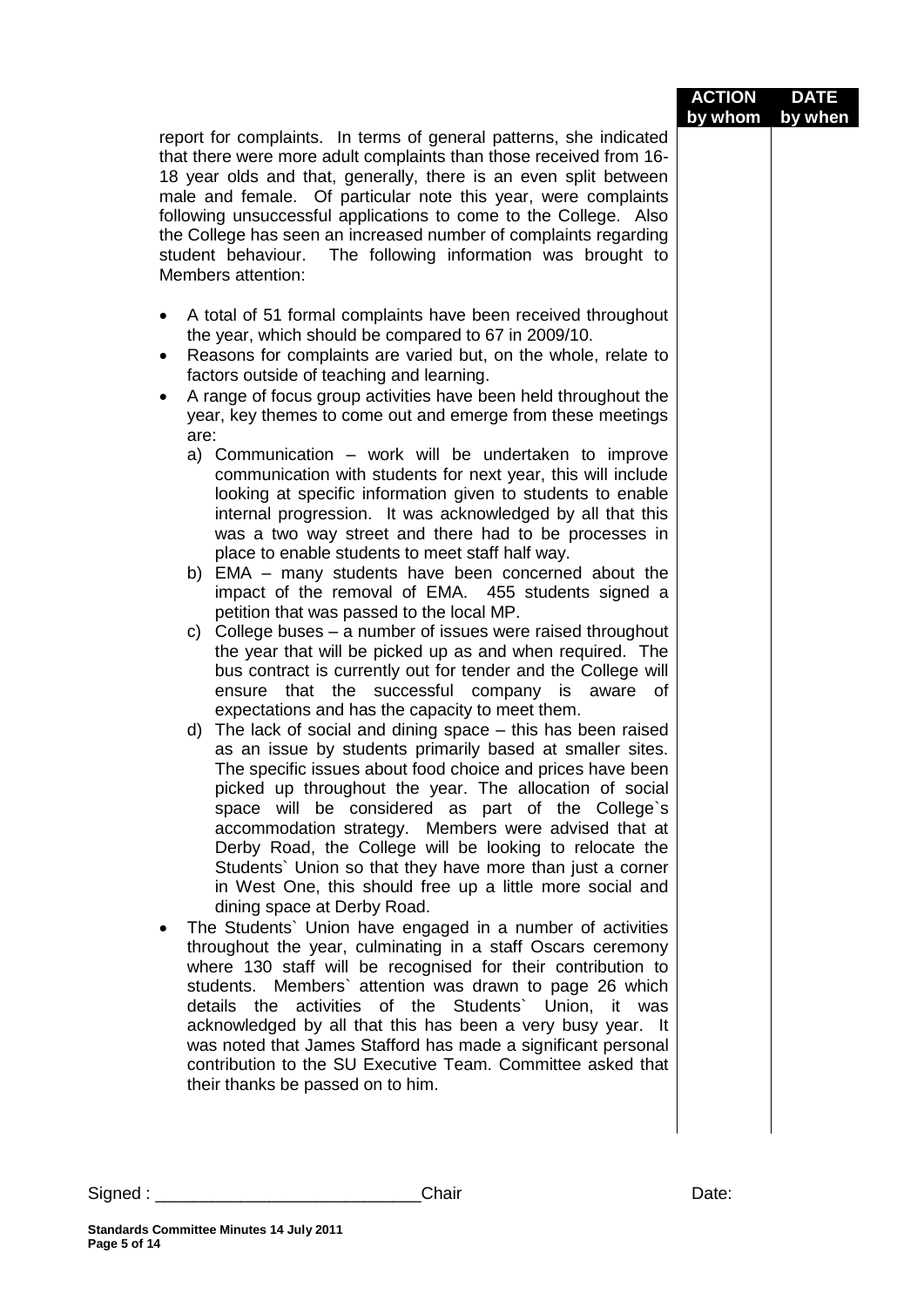|       |                                                                                                                                                                                                                                                                                                                                                                                                                                                                                                                                                                                                                                                                                                                                                                                                                                                                                                                                                                                                                                                                                                                                                                                                                                                                                                                                                                                                                                                                                                      | <b>ACTION</b><br>by whom | <b>DATE</b><br>by when |
|-------|------------------------------------------------------------------------------------------------------------------------------------------------------------------------------------------------------------------------------------------------------------------------------------------------------------------------------------------------------------------------------------------------------------------------------------------------------------------------------------------------------------------------------------------------------------------------------------------------------------------------------------------------------------------------------------------------------------------------------------------------------------------------------------------------------------------------------------------------------------------------------------------------------------------------------------------------------------------------------------------------------------------------------------------------------------------------------------------------------------------------------------------------------------------------------------------------------------------------------------------------------------------------------------------------------------------------------------------------------------------------------------------------------------------------------------------------------------------------------------------------------|--------------------------|------------------------|
|       | In terms of challenges for the new academic year, it was<br>acknowledged that social space is a real issue and that this has to<br>be tackled as part of a learning and communications strategy.<br>Problems are experienced at Acorn Way and Sovereign Way which<br>has very restricted space and innovative and quite different<br>solutions will have to be considered to these problems.                                                                                                                                                                                                                                                                                                                                                                                                                                                                                                                                                                                                                                                                                                                                                                                                                                                                                                                                                                                                                                                                                                         |                          |                        |
|       | Members were advised that the College has actually received the<br>QDP survey information but that it was not ready to be sent out<br>with this pack of papers. It was agreed that the QDP results and<br>the National Learner Survey would be presented to the October<br>meeting.                                                                                                                                                                                                                                                                                                                                                                                                                                                                                                                                                                                                                                                                                                                                                                                                                                                                                                                                                                                                                                                                                                                                                                                                                  | Dir: Mktg<br>& Comms     | 13 Oct<br>2011         |
|       | AGREED:<br>to note the update provided in relation to Learner<br>Voice Strategy and Complaints Analysis.                                                                                                                                                                                                                                                                                                                                                                                                                                                                                                                                                                                                                                                                                                                                                                                                                                                                                                                                                                                                                                                                                                                                                                                                                                                                                                                                                                                             |                          |                        |
| 11.39 | <b>LESSONS OBSERVATIONS REPORT 2010/11</b>                                                                                                                                                                                                                                                                                                                                                                                                                                                                                                                                                                                                                                                                                                                                                                                                                                                                                                                                                                                                                                                                                                                                                                                                                                                                                                                                                                                                                                                           |                          |                        |
|       | The Associate Director: Quality & Performance introduced her<br>report and the following was brought to members' attention, the<br>report covers the period September to 1 June 2011.                                                                                                                                                                                                                                                                                                                                                                                                                                                                                                                                                                                                                                                                                                                                                                                                                                                                                                                                                                                                                                                                                                                                                                                                                                                                                                                |                          |                        |
|       | On campus:                                                                                                                                                                                                                                                                                                                                                                                                                                                                                                                                                                                                                                                                                                                                                                                                                                                                                                                                                                                                                                                                                                                                                                                                                                                                                                                                                                                                                                                                                           |                          |                        |
|       | In September, 407 staff were originally identified as requiring<br>$\bullet$<br>an observation in 2010/11 alongside re-observations of staff<br>following a grade 3 or 4 at their initial observation. This figure<br>is now 359 observations due to staff on maternity leave, staff<br>retiring and ACLS staff with no allocated hours. To 1 June<br>2011, 343 observations have been completed. The 16 delivery<br>staff who have not yet received a graded observation are<br>scheduled to receive an observation during June 2011 and, as<br>a consequence, the target will be met.<br>There has been a significant increase (10%) in the percentage<br>of observations graded good or better and a 4% increase in the<br>proportion of observations graded outstanding.<br>There has<br>been a considerable (11%) reduction in the percentage of<br>observations graded satisfactory or inadequate to date this<br>year. It was acknowledged that this progress is as a direct<br>result of commitment seen by staff.<br>The best teaching and learning has been seen at mixed level<br>$\bullet$<br>where 90% of sessions observed were considered good or<br>better, at higher level there were 94% of sessions were<br>considered good or better, and at level 3 where 93% of the<br>sessions observed were judged to be good or better. The least<br>strong teaching and learning has been seen at level 2, where<br>18% of lessons observed were considered satisfactory or<br>inadequate. |                          |                        |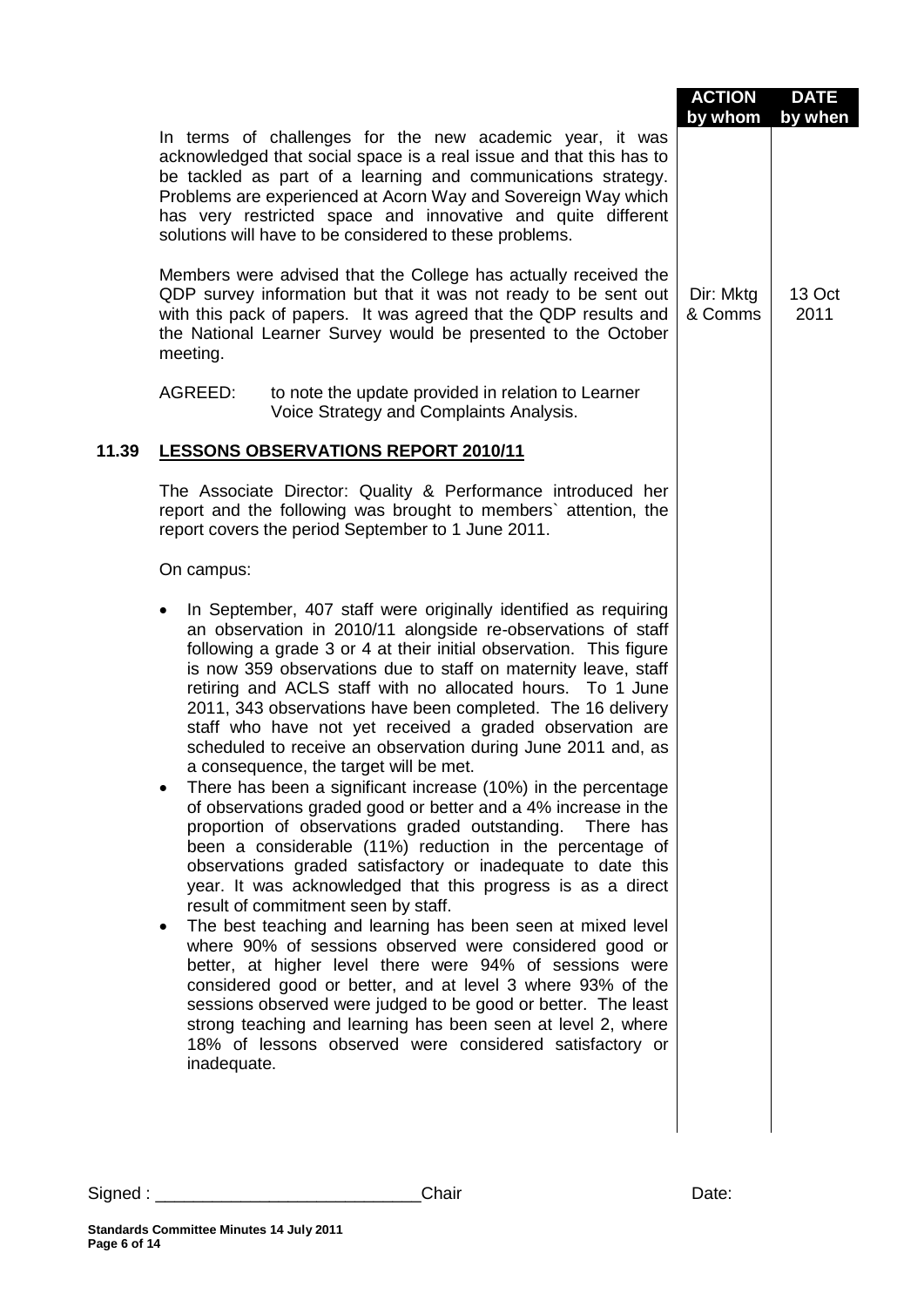|                                                                                                                                                                                                                                                                                                                                                                                                                                                                                                                                                                                                                                                                                                                                                                                                                                                                                                                                                                                                                                                                                                                                                                                                                                                                                                                                                                                                                                                                                                                                                                                                                                   | <b>ACTION</b><br>by whom | <b>DATE</b><br>by when |
|-----------------------------------------------------------------------------------------------------------------------------------------------------------------------------------------------------------------------------------------------------------------------------------------------------------------------------------------------------------------------------------------------------------------------------------------------------------------------------------------------------------------------------------------------------------------------------------------------------------------------------------------------------------------------------------------------------------------------------------------------------------------------------------------------------------------------------------------------------------------------------------------------------------------------------------------------------------------------------------------------------------------------------------------------------------------------------------------------------------------------------------------------------------------------------------------------------------------------------------------------------------------------------------------------------------------------------------------------------------------------------------------------------------------------------------------------------------------------------------------------------------------------------------------------------------------------------------------------------------------------------------|--------------------------|------------------------|
| Off campus:                                                                                                                                                                                                                                                                                                                                                                                                                                                                                                                                                                                                                                                                                                                                                                                                                                                                                                                                                                                                                                                                                                                                                                                                                                                                                                                                                                                                                                                                                                                                                                                                                       |                          |                        |
| In addition to observations of staff employed by the College, the<br>College also carries out graded observations of teaching,<br>learning, training and assessment delivered by our partner<br>providers. This process currently operates on a two year cycle<br>and underpins the College's obligation to ensure quality.<br>107 graded observations have been completed to date (1 June<br>$\bullet$<br>2011), during the two year cycle $2009 - 2011$ .<br>To 1 June 2011, 49 graded observations have been completed<br>$\bullet$<br>An additional 38 observations are<br>this academic year.<br>scheduled to be completed June to August 2011.<br>The overall profile of off campus teaching, learning and<br>assessment this year has declined on the last year's outcome<br>at the same point. 78% of observed sessions were good or<br>better in 2009/10, compared with 50% so far in 2010/11.<br>The introduction of new partner providers and the introduction<br>$\bullet$<br>of new qualifications (apprenticeships) with established partner<br>providers, have contributed to the decline in the overall grade<br>profile.<br>Improving teaching, learning and assessment with off campus<br>٠<br>partner providers will be a priority for the teaching and learning<br>improvement team throughout 2011/2012. The highly effective<br>activities and approaches that have been developed and<br>successfully delivered to improve the teaching and learning<br>profile for on campus provision will be adapted and enhanced<br>to support the improvement needs of partner providers for off<br>campus provision. |                          |                        |
| Members reviewed the data provided and accepted that there is a<br>real issue to address relating to off campus delivery and that there<br>is clear evidence of under performing partners. Members were<br>advised that the change of delivery from Train to Gain to<br>Apprenticeship frameworks has proved difficult and a big challenge<br>for some providers and that the College is doing all that it can to<br>support partners in the developing market. Members were assured<br>that radical changes are in place and not simply 'tinkering around<br>the edges' given the scale of the decline seen in lesson<br>observations. Put simply, if partners do not improve, the College<br>will cease to contract with them.                                                                                                                                                                                                                                                                                                                                                                                                                                                                                                                                                                                                                                                                                                                                                                                                                                                                                                  |                          |                        |
| Members indicated that, in the next academic year, they would find<br>it useful to have a three-year trend pattern and requested that data<br>for 2009/10 and 2010/11 and 2011/12 be included in all reports so<br>that they can clearly assess the significance of trends.                                                                                                                                                                                                                                                                                                                                                                                                                                                                                                                                                                                                                                                                                                                                                                                                                                                                                                                                                                                                                                                                                                                                                                                                                                                                                                                                                       | AD: Q&P                  | 2011/12                |
| Members were also advised that the Teaching and Learning<br>Improvement Team feel that when the College now engages with a<br>new partner, there is real benefit in carrying out observations much<br>earlier and this is being factored into the observation timetable.                                                                                                                                                                                                                                                                                                                                                                                                                                                                                                                                                                                                                                                                                                                                                                                                                                                                                                                                                                                                                                                                                                                                                                                                                                                                                                                                                          |                          |                        |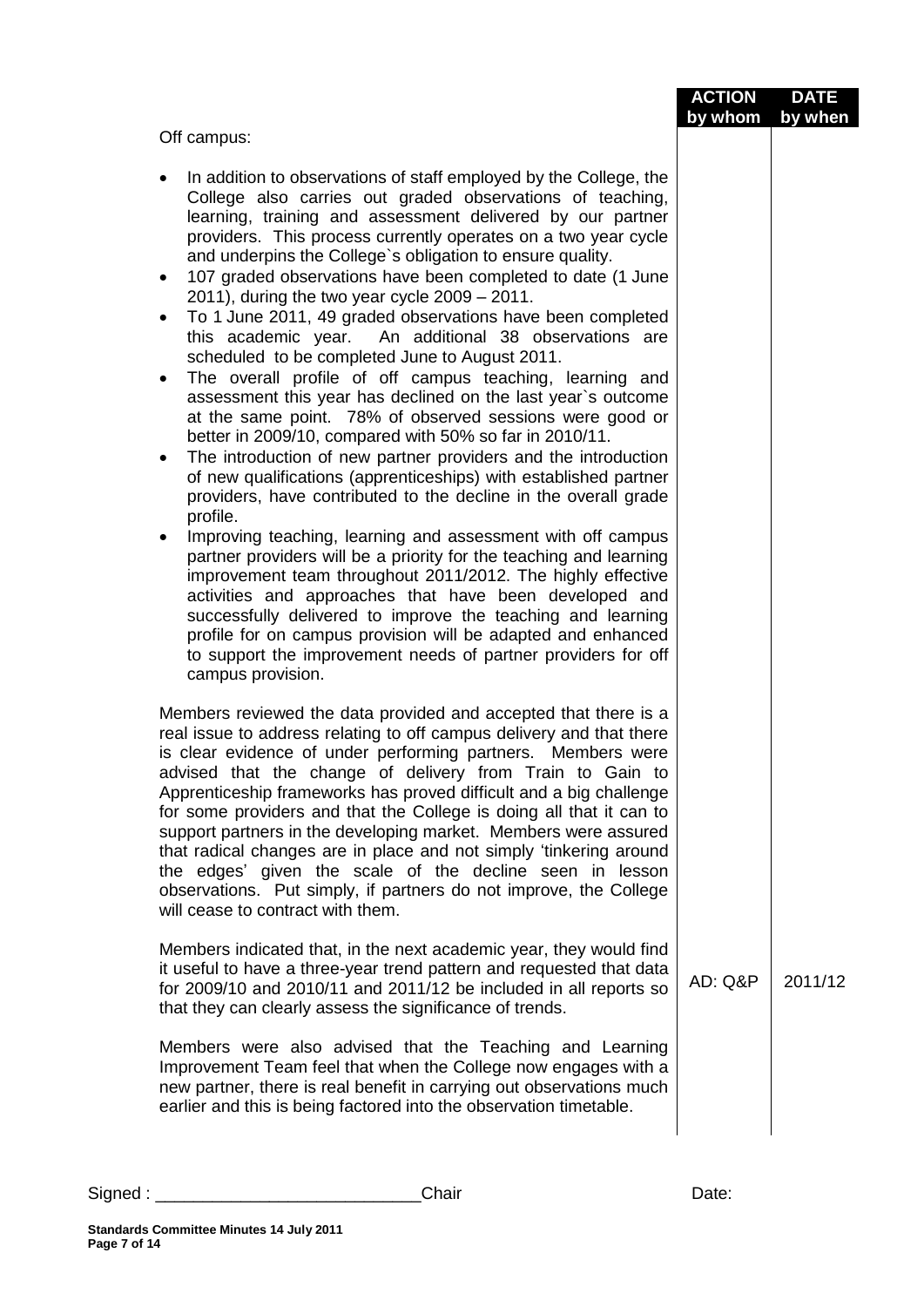|          |                                                                                                                                                                                                                                                                                                                                                                                                                                                                                                                                                                                                                                                                                                                                                                                                                                                                                                                                                                                                                                                                                                                                                                                                                                                                                                                                                                                                                                                                                                       | <b>ACTION</b> | <b>DATE</b> |
|----------|-------------------------------------------------------------------------------------------------------------------------------------------------------------------------------------------------------------------------------------------------------------------------------------------------------------------------------------------------------------------------------------------------------------------------------------------------------------------------------------------------------------------------------------------------------------------------------------------------------------------------------------------------------------------------------------------------------------------------------------------------------------------------------------------------------------------------------------------------------------------------------------------------------------------------------------------------------------------------------------------------------------------------------------------------------------------------------------------------------------------------------------------------------------------------------------------------------------------------------------------------------------------------------------------------------------------------------------------------------------------------------------------------------------------------------------------------------------------------------------------------------|---------------|-------------|
|          | Members acknowledged the very difficult task of quality assurance<br>and asked the Team not to lose site of College on campus<br>provision as this was just as important as delivery by partners,<br>although given the statistics seen, it was clear that the focus for<br>improvement has to be on partners in the new academic year.                                                                                                                                                                                                                                                                                                                                                                                                                                                                                                                                                                                                                                                                                                                                                                                                                                                                                                                                                                                                                                                                                                                                                               | by whom       | by when     |
|          | AGREED:<br>to note the Lesson Observations Report for<br>2010/11.                                                                                                                                                                                                                                                                                                                                                                                                                                                                                                                                                                                                                                                                                                                                                                                                                                                                                                                                                                                                                                                                                                                                                                                                                                                                                                                                                                                                                                     |               |             |
| 11.40    | <b>SCHOOL REVIEW OUTCOMES TERM 2</b>                                                                                                                                                                                                                                                                                                                                                                                                                                                                                                                                                                                                                                                                                                                                                                                                                                                                                                                                                                                                                                                                                                                                                                                                                                                                                                                                                                                                                                                                  |               |             |
|          | The Director: Curriculum & Standards introduced her report. She<br>indicated that the College is currently between termly reviews and<br>therefore the data presented is fairly historic and relates to School<br>reviews which took place in March 2011. She indicated that<br>meetings were in place to review areas more often where poor<br>performance has been identified.                                                                                                                                                                                                                                                                                                                                                                                                                                                                                                                                                                                                                                                                                                                                                                                                                                                                                                                                                                                                                                                                                                                      |               |             |
|          | The following information was specifically drawn to members'<br>attention:                                                                                                                                                                                                                                                                                                                                                                                                                                                                                                                                                                                                                                                                                                                                                                                                                                                                                                                                                                                                                                                                                                                                                                                                                                                                                                                                                                                                                            |               |             |
|          | School review 2 is a review of in year performance at the mid<br>$\bullet$<br>year point, with key data sets including retention rates by level<br>and age group, and by gender, ethnicity and disability.<br>Attendance and punctuality data, teaching and learning<br>observations grade profiles, value added and a synopsis of<br>external verifier reports are also reviewed. All agreed that this<br>was a very useful tool for comparison.<br>As at March 2011 the College's retention rate is 92%.<br>$\bullet$<br>The College has set a target of 91% attendance for 2010/11,<br>$\bullet$<br>1% above OFSTED's rating of 90% being good. As at March<br>2011, four Schools of Learning were at or above the target, with<br>five below.<br>Schools have increased their rigour in marking lateness<br>accurately with lateness recording for any learner arriving after<br>the start of the class. All Schools confirmed their use of<br>electronic registers.<br>Courses performing below the 75 <sup>th</sup> percentile were discussed<br>$\bullet$<br>and teams were asked to identify any emerging trends between<br>performance, attendance, age groups for full time programmes<br>and teaching and learning observation grades. It was noted that<br>this information was used to agree courses to be provided in<br>2011/12 or discontinued.<br>Functional Skills has become the sole Skills for Life<br>$\bullet$<br>qualification for full time learners in 2010/11 with in year |               |             |
|          | retention remaining strong across the College.<br>After attracting a negative value added score for A level and AS<br>$\bullet$<br>levels in 2007/8 and 2008/9, a positive score was achieved in<br>2009/10.                                                                                                                                                                                                                                                                                                                                                                                                                                                                                                                                                                                                                                                                                                                                                                                                                                                                                                                                                                                                                                                                                                                                                                                                                                                                                          |               |             |
|          | <b>The</b><br>induction<br>reviewed<br>learners'<br>surveys<br>were<br>and<br>$\bullet$<br>spontaneous comments confirmed how much they were                                                                                                                                                                                                                                                                                                                                                                                                                                                                                                                                                                                                                                                                                                                                                                                                                                                                                                                                                                                                                                                                                                                                                                                                                                                                                                                                                          |               |             |
| Signed : | Chair                                                                                                                                                                                                                                                                                                                                                                                                                                                                                                                                                                                                                                                                                                                                                                                                                                                                                                                                                                                                                                                                                                                                                                                                                                                                                                                                                                                                                                                                                                 | Date:         |             |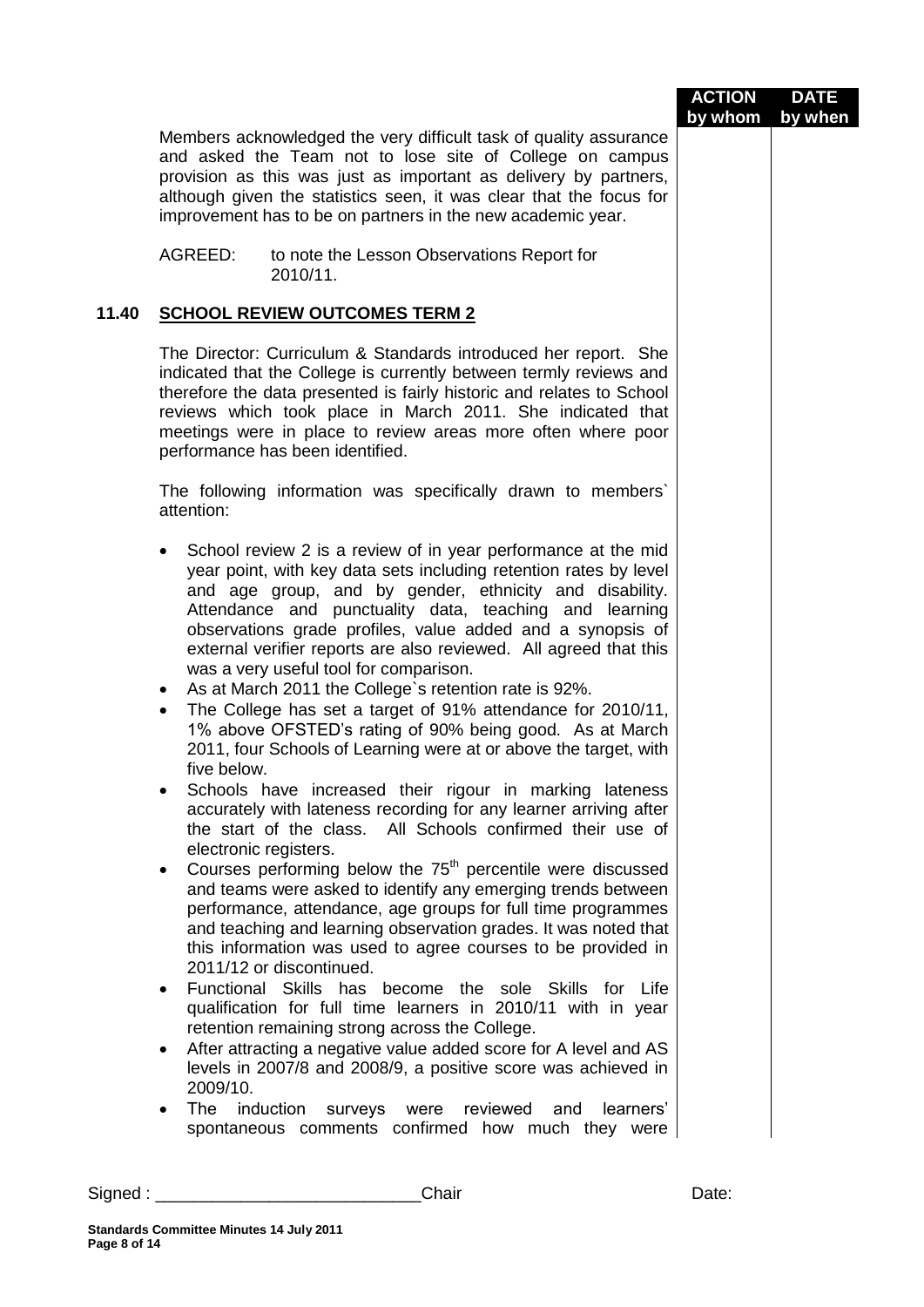| enjoying College and learning and how well their tutors<br>supported them.<br>No teaching and learning has been observed as inadequate,<br>$\bullet$<br>grade 4 at the time of the School Review 2, (March 2011),<br>although it was noted in the meeting that there have been some<br>observations graded as inadequate since that time.<br>School Management Teams were congratulated on the positive<br>$\bullet$<br>EV reports and confirmed that any action points have been<br>addressed.<br>When planning for 2011/12, teams were asked to be mindful of<br>enterprise and employability qualifications as additionality, the<br>use of e-portfolios, efficient timetabling, including staggered<br>break times and the possibility of larger group sizes with joint<br>delivery for common modules.<br>Realistic expectations of the programme should be given rather<br>٠<br>than overselling of the course.<br>AGREED:<br>to note the School Review Outcomes Term 2.<br>11.41<br><b>EXTERNAL VERIFICATION</b><br>The Associate Director: Quality & Performance introduced her<br>report and explained that the purpose of the report is to inform<br>members of the Standards Committee on how external verifier and<br>external moderator reports underpin quality assurance and quality<br>improvement processes.<br>The following information was specifically brought to members`<br>attention:<br>For the period 1 September 2010 to 31 May 2011 there have<br>been 48 external verification and moderation reports.<br>This<br>compares with 63 reports for the same period in 2009/10.<br>Awarding bodies have reduced the number of reports they<br>provide and colleges have increased the rigour of their own<br>internal systems. In particular Edexcel have introduced lead<br>internal verifiers which has resulted in the College carrying out<br>its own standards moderation in Academic Studies and<br>Computer Science, Engineering and Transport Skills, Health,<br>Care and Education and much of Creative Arts.<br>Internal verification at the College has been very good for a<br>٠<br>long period of time. All reports received by the Quality<br>Manager are logged on to a central record. Good practice and<br>actions are gathered and progress with action plans is<br>monitored.<br>The quality, teaching, learning and performance team ensure<br>that good practice is shared across all Schools of Learning and<br>support is provided where necessary to develop and improve<br>internal verification processes.<br>Where awarding bodies apply sanction times to their reports,<br>13 reports improved their grading and two had a poorer tariff<br>Chair<br>Date:<br>Standards Committee Minutes 14, July 2011 |  | <b>ACTION</b><br>by whom | <b>DATE</b><br>by when |
|--------------------------------------------------------------------------------------------------------------------------------------------------------------------------------------------------------------------------------------------------------------------------------------------------------------------------------------------------------------------------------------------------------------------------------------------------------------------------------------------------------------------------------------------------------------------------------------------------------------------------------------------------------------------------------------------------------------------------------------------------------------------------------------------------------------------------------------------------------------------------------------------------------------------------------------------------------------------------------------------------------------------------------------------------------------------------------------------------------------------------------------------------------------------------------------------------------------------------------------------------------------------------------------------------------------------------------------------------------------------------------------------------------------------------------------------------------------------------------------------------------------------------------------------------------------------------------------------------------------------------------------------------------------------------------------------------------------------------------------------------------------------------------------------------------------------------------------------------------------------------------------------------------------------------------------------------------------------------------------------------------------------------------------------------------------------------------------------------------------------------------------------------------------------------------------------------------------------------------------------------------------------------------------------------------------------------------------------------------------------------------------------------------------------------------------------------------------------------------------------------------------------------------------------------------------------------------------------------------------------------------------------------------------------------------------------------------------------------------------------------------------|--|--------------------------|------------------------|
|                                                                                                                                                                                                                                                                                                                                                                                                                                                                                                                                                                                                                                                                                                                                                                                                                                                                                                                                                                                                                                                                                                                                                                                                                                                                                                                                                                                                                                                                                                                                                                                                                                                                                                                                                                                                                                                                                                                                                                                                                                                                                                                                                                                                                                                                                                                                                                                                                                                                                                                                                                                                                                                                                                                                                              |  |                          |                        |
|                                                                                                                                                                                                                                                                                                                                                                                                                                                                                                                                                                                                                                                                                                                                                                                                                                                                                                                                                                                                                                                                                                                                                                                                                                                                                                                                                                                                                                                                                                                                                                                                                                                                                                                                                                                                                                                                                                                                                                                                                                                                                                                                                                                                                                                                                                                                                                                                                                                                                                                                                                                                                                                                                                                                                              |  |                          |                        |
|                                                                                                                                                                                                                                                                                                                                                                                                                                                                                                                                                                                                                                                                                                                                                                                                                                                                                                                                                                                                                                                                                                                                                                                                                                                                                                                                                                                                                                                                                                                                                                                                                                                                                                                                                                                                                                                                                                                                                                                                                                                                                                                                                                                                                                                                                                                                                                                                                                                                                                                                                                                                                                                                                                                                                              |  |                          |                        |
|                                                                                                                                                                                                                                                                                                                                                                                                                                                                                                                                                                                                                                                                                                                                                                                                                                                                                                                                                                                                                                                                                                                                                                                                                                                                                                                                                                                                                                                                                                                                                                                                                                                                                                                                                                                                                                                                                                                                                                                                                                                                                                                                                                                                                                                                                                                                                                                                                                                                                                                                                                                                                                                                                                                                                              |  |                          |                        |
|                                                                                                                                                                                                                                                                                                                                                                                                                                                                                                                                                                                                                                                                                                                                                                                                                                                                                                                                                                                                                                                                                                                                                                                                                                                                                                                                                                                                                                                                                                                                                                                                                                                                                                                                                                                                                                                                                                                                                                                                                                                                                                                                                                                                                                                                                                                                                                                                                                                                                                                                                                                                                                                                                                                                                              |  |                          |                        |
|                                                                                                                                                                                                                                                                                                                                                                                                                                                                                                                                                                                                                                                                                                                                                                                                                                                                                                                                                                                                                                                                                                                                                                                                                                                                                                                                                                                                                                                                                                                                                                                                                                                                                                                                                                                                                                                                                                                                                                                                                                                                                                                                                                                                                                                                                                                                                                                                                                                                                                                                                                                                                                                                                                                                                              |  |                          |                        |
|                                                                                                                                                                                                                                                                                                                                                                                                                                                                                                                                                                                                                                                                                                                                                                                                                                                                                                                                                                                                                                                                                                                                                                                                                                                                                                                                                                                                                                                                                                                                                                                                                                                                                                                                                                                                                                                                                                                                                                                                                                                                                                                                                                                                                                                                                                                                                                                                                                                                                                                                                                                                                                                                                                                                                              |  |                          |                        |
|                                                                                                                                                                                                                                                                                                                                                                                                                                                                                                                                                                                                                                                                                                                                                                                                                                                                                                                                                                                                                                                                                                                                                                                                                                                                                                                                                                                                                                                                                                                                                                                                                                                                                                                                                                                                                                                                                                                                                                                                                                                                                                                                                                                                                                                                                                                                                                                                                                                                                                                                                                                                                                                                                                                                                              |  |                          |                        |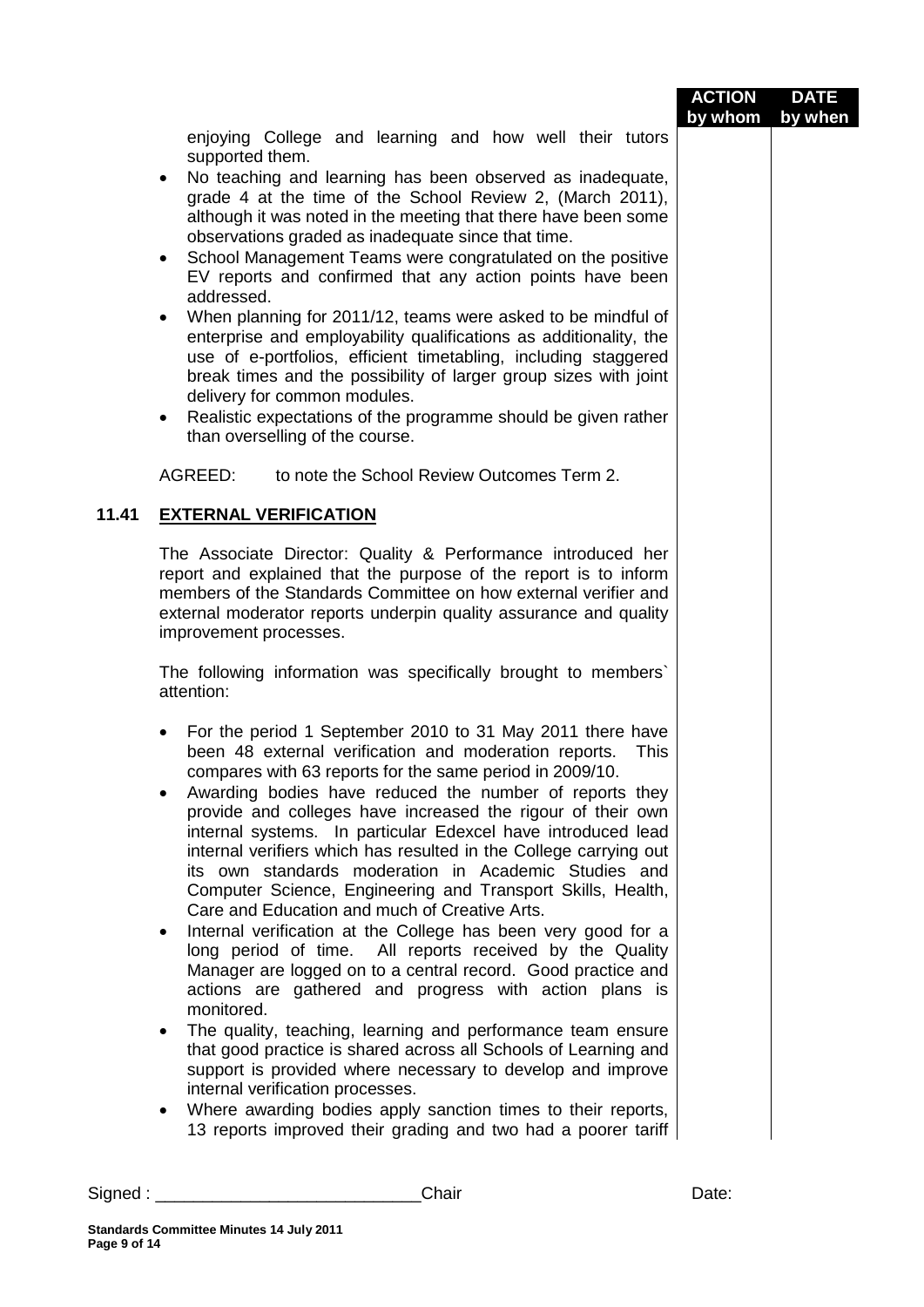|         |                                                                                                                                                                                                                                                                                                                                                                                                                                                                                                                                                                                                                                 | <b>ACTION</b><br>by whom | <b>DATE</b> |
|---------|---------------------------------------------------------------------------------------------------------------------------------------------------------------------------------------------------------------------------------------------------------------------------------------------------------------------------------------------------------------------------------------------------------------------------------------------------------------------------------------------------------------------------------------------------------------------------------------------------------------------------------|--------------------------|-------------|
|         | due to the technicality of learners work not been sampled at the<br>visits. All other tariffs remain the same.<br>Areas of good practice were noted as good support for<br>$\bullet$<br>learners, good record keeping, use of Onefile e-portfolio<br>system, range of assessment methods and internal verification<br>Areas to address are standardisation and<br>processes.<br>developmental feedback.<br>The areas to address will be a key feature of the Teaching and<br>٠<br>Learning staff development sessions, the Teaching and<br>Learning Coaching Programmes and Sharing Practice<br>Initiatives throughout 2011/12. |                          | by when     |
|         | AGREED:<br>to note the External Verification Report provided.                                                                                                                                                                                                                                                                                                                                                                                                                                                                                                                                                                   |                          |             |
| 10.42   | <b>TEACHING AND LEARNING STRATEGY 2011/12</b>                                                                                                                                                                                                                                                                                                                                                                                                                                                                                                                                                                                   |                          |             |
|         | The Associate Director: Quality & Performance introduced her<br>report, she confirmed that the intention of her paper was to inform<br>the Standards Committee of the impact of the Teaching and<br>Learning Strategy 2010/11 and to introduce a Teaching and<br>Learning Framework 2011/12 and the Teaching, Learning and<br>Assessment Partner Providers 2011/12. Given the importance of<br>improving partner provision, she confirmed that the frameworks for<br>2011/12 have been split into two parts so that there can be clear<br>focus and planning in relation to partner delivery improvements.                      |                          |             |
|         | The following information was specifically brought to member's<br>attention:                                                                                                                                                                                                                                                                                                                                                                                                                                                                                                                                                    |                          |             |
|         | a) Impact of the Teaching & Learning Strategy 2010/11                                                                                                                                                                                                                                                                                                                                                                                                                                                                                                                                                                           |                          |             |
|         | 1. The Teaching & Learning Strategy 2010/11 was launched in<br>2010. All Schools of Learning were required to implement<br>the strategy for September 2010. The impact and success<br>measure, as identified within the strategy, confirms that the<br>Teaching and Learning Strategy was embedded within all<br>Schools of Learning. Furthermore, where the strategy is<br>well embedded in the area, the strategy is having a<br>significant impact. It was acknowledged that the strategy<br>document has really supported the teaching and learning<br>experience.                                                          |                          |             |
|         | 2. There has been a significant increase in the percentage of<br>observations graded good or better and a 4% increase in<br>the proportion of the observations graded outstanding.<br>There has been a considerable reduction in the percentage<br>of observations graded satisfactory or adequate to date this<br>year.                                                                                                                                                                                                                                                                                                        |                          |             |
|         | 3. 100% of deliverers who initially received a grade 3 or 4,<br>have received intensive improvement coaching, which is<br>mapped to the Teaching and Learning Strategy. All staff<br>have improved their profile. When surveyed, 99% of the                                                                                                                                                                                                                                                                                                                                                                                     |                          |             |
| Signed: | Chair                                                                                                                                                                                                                                                                                                                                                                                                                                                                                                                                                                                                                           | Date:                    |             |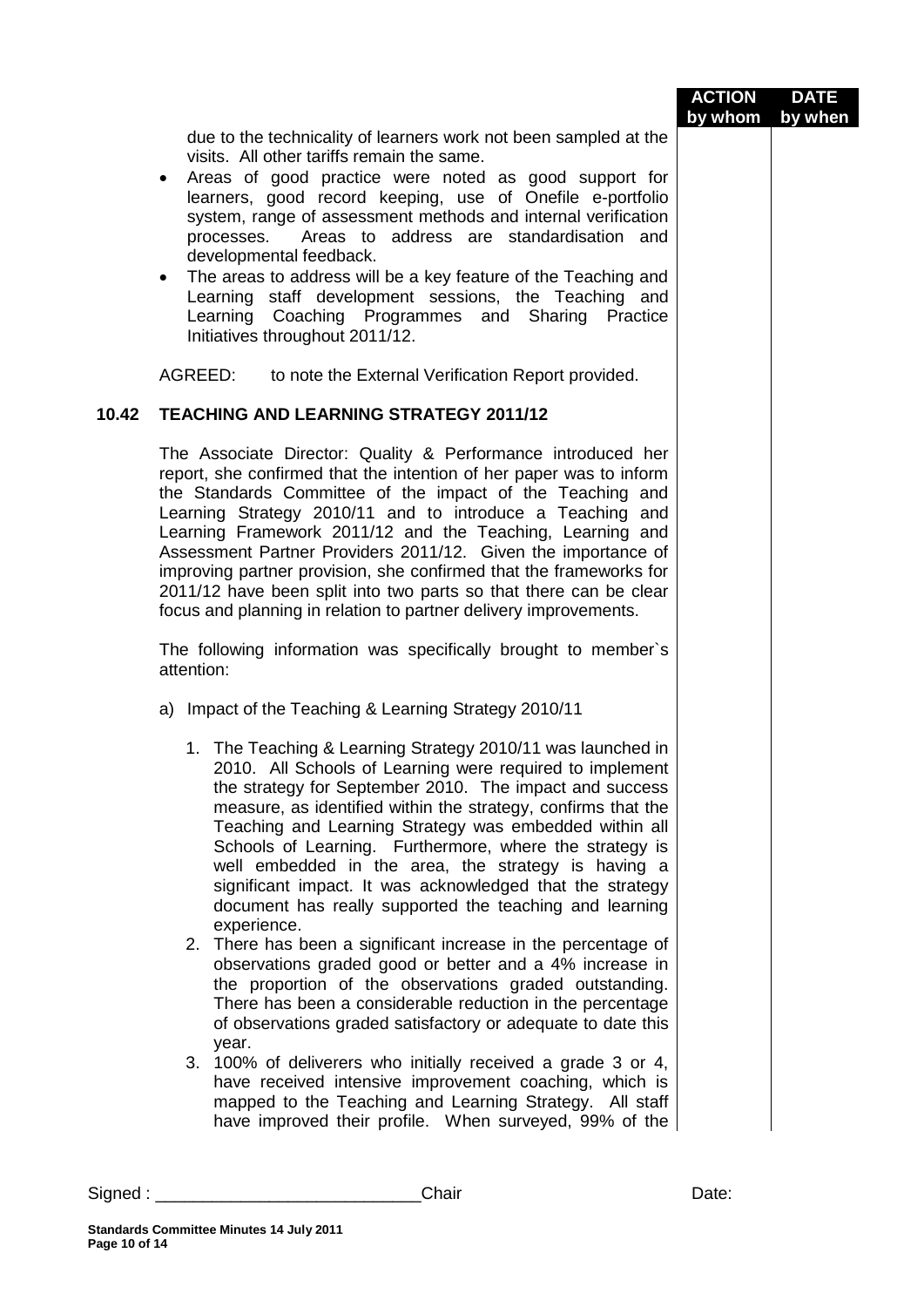|                                                                                                                                                                                                                                                                                                                                                                                                                                                                                                                                                                                                                                                                                                                                                                                                                                                                                                                                                                                                                                             | <b>ACTION</b><br>by whom | <b>DATE</b><br>by when |
|---------------------------------------------------------------------------------------------------------------------------------------------------------------------------------------------------------------------------------------------------------------------------------------------------------------------------------------------------------------------------------------------------------------------------------------------------------------------------------------------------------------------------------------------------------------------------------------------------------------------------------------------------------------------------------------------------------------------------------------------------------------------------------------------------------------------------------------------------------------------------------------------------------------------------------------------------------------------------------------------------------------------------------------------|--------------------------|------------------------|
| staff had used the check list and guidance contained within<br>the Teaching and Learning Strategy 2010/11 to structure<br>the learning experience for the students.                                                                                                                                                                                                                                                                                                                                                                                                                                                                                                                                                                                                                                                                                                                                                                                                                                                                         |                          |                        |
| b) Teaching & Learning Framework 2011/12                                                                                                                                                                                                                                                                                                                                                                                                                                                                                                                                                                                                                                                                                                                                                                                                                                                                                                                                                                                                    |                          |                        |
| 1. The 2010/11 strategy has been adapted to make it fit for<br>purpose. The Teaching and Learning Framework has<br>been revised for 2011/12, to include guidelines and<br>objectives to provide a framework for the improvement of<br>teaching and learning as identified through the classroom<br>observation process and reflect the guidance in the<br>Common Inspection Framework September 2009.<br>The Teaching and Learning Framework applies to all<br>2.<br>provision, (all delivery staff, on and off campus delivery),<br>delivered by West Nottinghamshire College staff.                                                                                                                                                                                                                                                                                                                                                                                                                                                       |                          |                        |
| c) Teaching, Learning<br>& Assessment Framework: Partner<br>Providers 2011/12<br>This is a new framework, it used to be blended with College<br>$\bullet$<br>provision, but is now a very specific targeted document.<br>Key aims of the framework are that, by the end of 2011/12,<br>٠<br>partner providers will have achieved the following:<br>1. Teaching will always be good for every school, every<br>partner provider and every course with all deliveries<br>aiming to be outstanding.<br>2. Learning and assessment are personalised to students<br>needs, flexible and responsive, enabling all students to<br>maximise their potential.<br>3. All delivery staff to work with students to negotiate and<br>set smart targets, students will know the progress they<br>are making and will receive timely support enabling<br>them to succeed and progress in work or further study.<br>4. All staff to engage in staff development that is relevant<br>to their responsibilities to deliver every aspect of this<br>framework. |                          |                        |
| In terms of measuring the progress of the objectives, Members<br>were advised that the implementation of the Teaching and<br>Learning Framework 2011/12 and the review of the progress of the<br>success measures will be undertaken through the Quality<br>Assurance and the Quality Framework for schools.                                                                                                                                                                                                                                                                                                                                                                                                                                                                                                                                                                                                                                                                                                                                |                          |                        |
| In terms of monitoring the developmental work required, it was<br>agreed that a mid year report would be presented illustrating the<br>impact of both frameworks, to be at the meeting scheduled for 26<br>January 2012.                                                                                                                                                                                                                                                                                                                                                                                                                                                                                                                                                                                                                                                                                                                                                                                                                    | AD: Q&P                  | 26.1.12                |
|                                                                                                                                                                                                                                                                                                                                                                                                                                                                                                                                                                                                                                                                                                                                                                                                                                                                                                                                                                                                                                             |                          |                        |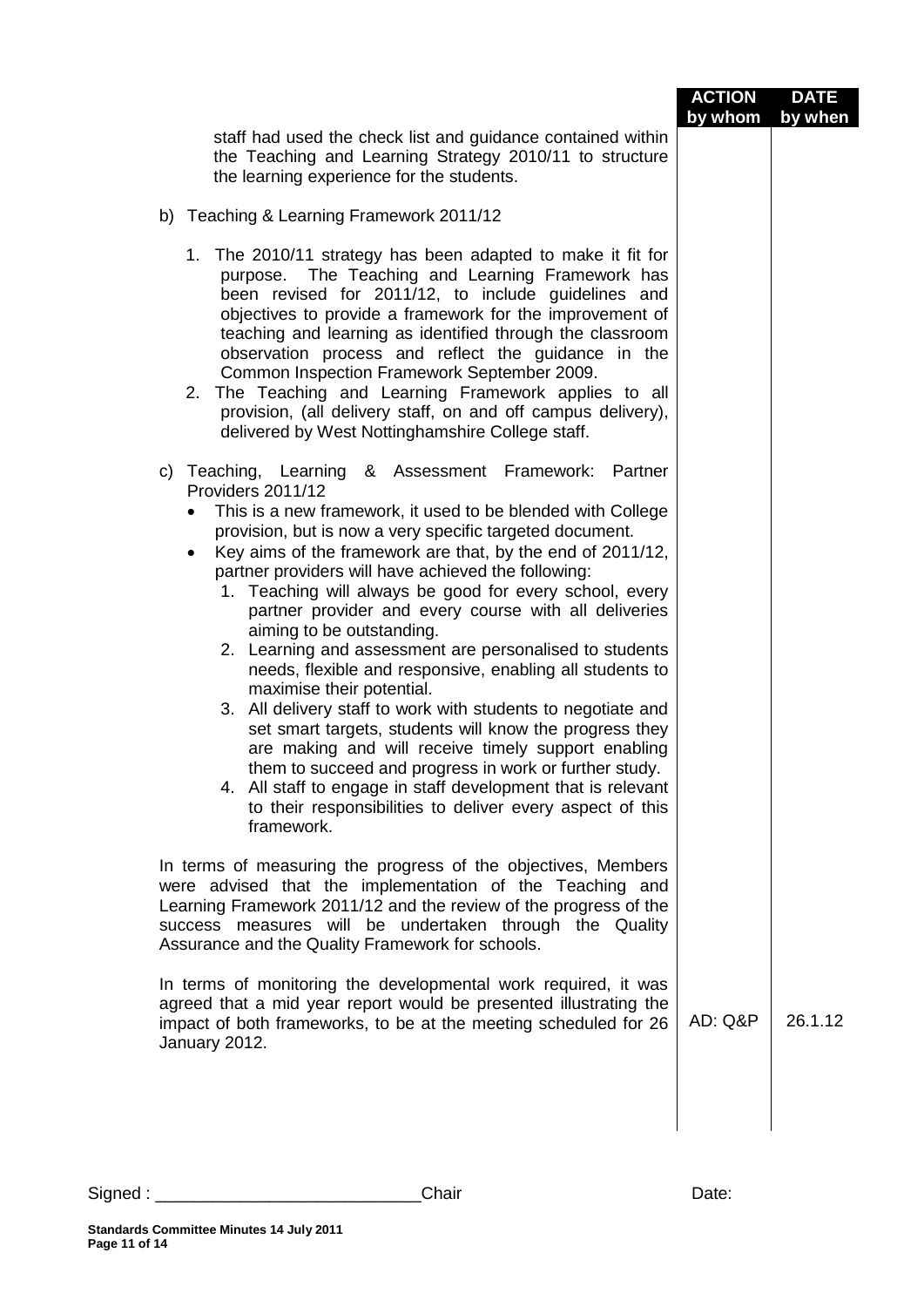|       |                                                                                                                                                                                                                                                                                                                                                                                                                                                                                                                                                                                                                                                                                                                                                                                                                                                                                                | <b>ACTION</b><br>by whom | <b>DATE</b><br>by when |
|-------|------------------------------------------------------------------------------------------------------------------------------------------------------------------------------------------------------------------------------------------------------------------------------------------------------------------------------------------------------------------------------------------------------------------------------------------------------------------------------------------------------------------------------------------------------------------------------------------------------------------------------------------------------------------------------------------------------------------------------------------------------------------------------------------------------------------------------------------------------------------------------------------------|--------------------------|------------------------|
|       | <b>AGREED to:</b><br>1) note the contents of the Teaching & Learning Report for<br>2010/11,<br>2) approve the Teaching and Learning Frameworks for 2011/12<br>and,<br>3) receive a mid year report detailing the impact of the Teaching<br>and Learning Strategy at the meeting scheduled for 26 January<br>2012.                                                                                                                                                                                                                                                                                                                                                                                                                                                                                                                                                                              |                          |                        |
| 11.43 | <b>HIGHER EDUCATION</b>                                                                                                                                                                                                                                                                                                                                                                                                                                                                                                                                                                                                                                                                                                                                                                                                                                                                        |                          |                        |
|       | The Deputy Principal introduced this report and confirmed that the<br>intention of this agenda item was to provide an overview of the<br>meeting of the HE Academic Standards Committee held in June<br>2011 and to outline the process for review and revision of the HE<br>Members' attention was drawn to page 63 which<br>Strategy.<br>summarised the content of the HE Academic Standards Committee<br>meeting. In terms of the HE strategy for $2011/12 - 2013/14$ , it was<br>explained that because of the significant changes seen in the HE<br>sector, the College has had to totally review its strategy and that<br>this cannot be done until there is a full review of the recently<br>published white paper and the Board's position is known in relation<br>to HE fees. It was agreed that the HE Strategy would be presented<br>at the first meeting in the new academic year. | Deputy<br>Principal      | 13 Oct<br>2011         |
|       | AGREED:<br>to note the HE update provided and receive a<br>review HE Strategy for $2011/12 - 2013/14$ at the<br>next meeting.                                                                                                                                                                                                                                                                                                                                                                                                                                                                                                                                                                                                                                                                                                                                                                  |                          |                        |
|       | Members' attention was drawn to paragraph 4.10 on page 66 and<br>the stated indication to target second year students for bursaries.<br>Members were advised that the College has been advised that<br>they are not now able to do this, therefore there will be a slight<br>change to reflect this.                                                                                                                                                                                                                                                                                                                                                                                                                                                                                                                                                                                           |                          |                        |
| 11.44 | <b>QUALITY ASSURANCE &amp; QUALITY IMPROVEMENT</b><br><b>FRAMEWORKS</b>                                                                                                                                                                                                                                                                                                                                                                                                                                                                                                                                                                                                                                                                                                                                                                                                                        |                          |                        |
|       | The Associate Director: Quality & Performance introduced her<br>report, she drew members' attention to the summary data provided<br>on pages 67 and 76. Members all agreed that the data presented<br>was impressive and showed a clear commitment to Quality<br>Assurance and Quality Improvements. Members all agreed that<br>staff were being exceptionally well supported and that the College<br>had a number of really innovative initiatives in place.                                                                                                                                                                                                                                                                                                                                                                                                                                  |                          |                        |
|       | AGREED:<br>to note the report presented in relation to attainment<br>of Quality Assurance and Quality Improvement<br>frameworks for 2010/11 and to improve the Quality<br>Assurance and Quality Improvement Frameworks<br>for 2011/2012.                                                                                                                                                                                                                                                                                                                                                                                                                                                                                                                                                                                                                                                       |                          |                        |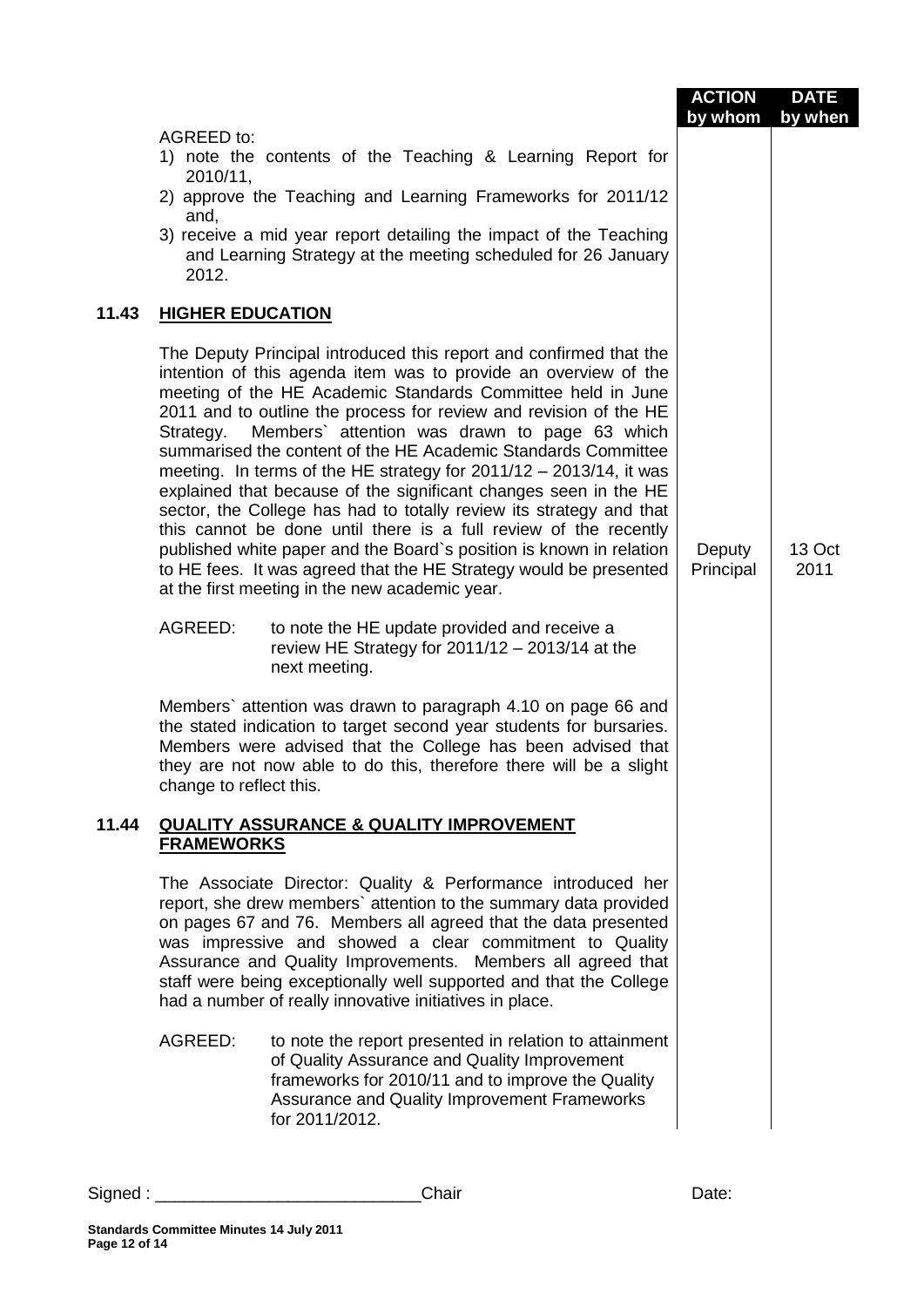|       |                                                                                                                                                                                                                                                                                                                                                                                                                                                                                                                                                                                                                                                                                                                                                                                       | <b>ACTION</b>      | <b>DATE</b>    |
|-------|---------------------------------------------------------------------------------------------------------------------------------------------------------------------------------------------------------------------------------------------------------------------------------------------------------------------------------------------------------------------------------------------------------------------------------------------------------------------------------------------------------------------------------------------------------------------------------------------------------------------------------------------------------------------------------------------------------------------------------------------------------------------------------------|--------------------|----------------|
| 11.45 | <b>SAFEGUARDING</b>                                                                                                                                                                                                                                                                                                                                                                                                                                                                                                                                                                                                                                                                                                                                                                   | by whom            | by when        |
|       | Members were reminded that the Safeguarding Action Plan for<br>2010/11 was developed under the strands of safe learning, safe<br>environment, safe recruitment, protecting of young people and<br>vulnerable adults and governance and reporting. It was confirmed<br>that very good progress had been in the year against the action<br>plan. Members' attention was drawn to appendix a, which details<br>the progress against each aim and objective. Members were<br>advised that the Safeguarding Development Plan for 2011/12 will<br>be formulated at the start of the next academic year and that this<br>will be presented at the first meeting of the Standards Committee in<br>2011/12. A key focus will be the continued work with partners.                              | Patricia<br>Harman | 13 Oct<br>2011 |
|       | Members were advised that there has been one disclosure to the<br>Young People and Vulnerable Adults Protection Team in the period<br>26 March - 30 June 2011, exact detail was cross referenced with<br>paragraph 5.5, it was confirmed that this has been reported directly<br>to the Board and that the incident did not necessitate referral to the<br>local Safeguarding Board or to Children's Social Care.                                                                                                                                                                                                                                                                                                                                                                     |                    |                |
|       | Members' attention was drawn to the appendix a action plan,<br>where it was confirmed that all items in blue have been completed,<br>but that they will remain on the action plan for continuing<br>monitoring. It was reiterated again that the key focus for 2011/12 is<br>partner provision. Members reviewed paragraph 5.5 at page 100,<br>which gives trend analysis for all reporting periods/months. It was<br>agreed that for a College of this size, there are relatively few<br>reportable safeguarding incidents/occasions.                                                                                                                                                                                                                                                |                    |                |
|       | AGREED:<br>to note the update provided and receive at the next<br>meeting, a Safeguarding Development Plan for<br>2011/12.                                                                                                                                                                                                                                                                                                                                                                                                                                                                                                                                                                                                                                                            |                    |                |
| 11.46 | <b>COMMITTEE REVIEW OF PERFORMANCE 2010/11</b>                                                                                                                                                                                                                                                                                                                                                                                                                                                                                                                                                                                                                                                                                                                                        |                    |                |
|       | Members all agreed that 2010/11 had been a very busy and<br>productive year.                                                                                                                                                                                                                                                                                                                                                                                                                                                                                                                                                                                                                                                                                                          |                    |                |
|       | a) Members questioned whether the timing of the meeting had led<br>to the most effective attendance and contribution. Members<br>were reminded that the meeting had been scheduled<br>immediately after the Board meetings with the intention being to<br>invite other Board members to come, it was agreed that<br>perhaps this message had not clearly got out to all Governors.<br>The Clerk was requested to make sure that all Governors know<br>that they are invited to all meetings of the Standards Committee<br>on the days that they align with Board and that there would be<br>food available immediately after a 15 minute break. It was also<br>suggested that the unpredictable end point of the Board<br>meeting may be a factor in effectiveness and participation. |                    |                |